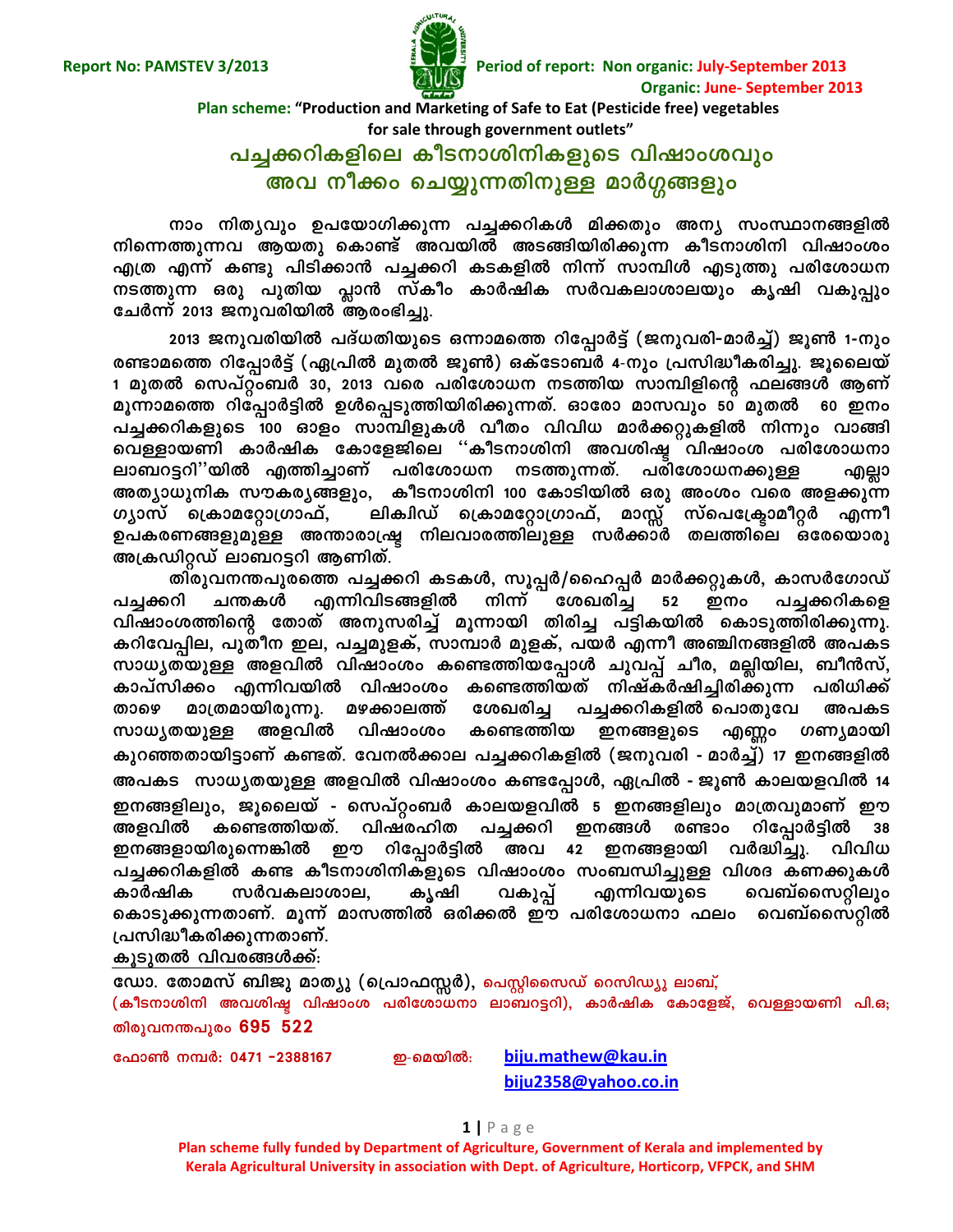

Period of report: Non organic: July-September 2013 **Organic: June- September 2013** 

#### Plan scheme: "Production and Marketing of Safe to Eat (Pesticide free) vegetables for sale through government outlets"

പച്ചക്കറികളെ വിഷാംശത്തിന്റെ തോത് അനുസരിച്ച് മൂന്നായി തിരിച്ച പട്ടിക.

2013 ജൂലൈയ് 1 മുതൽ സെപ്റ്റംബർ 30 വരെ തിരുവനന്തപുരത്തെ പച്ചക്കറി കടകൾ, സൂപ്പർ/ഹൈപ്പർ മാർക്കറ്റുകൾ, കാസർഗോഡ് പച്ചക്കറി ചന്തകൾ എന്നിവിടങ്ങളിൽ നിന്ന് ശേഖരിച്ച  $52$  ഇനം പച്ചക്കറികളുടെ  $226$  സാമ്പിൾ

വെള്ളായണിയിലെ ലാബറട്ടറിയിൽ പരിശോധിച്ചതിന്റെ റിപ്പോർട്ട്

| തീർത്തും വിഷരഹിതം *<br>(സേഫ് റ്റു ഈറ്റ് )   |                                      |             | വിഷാംശം കുറവ് ഉള്ളത്**                                          |                | അപകട സാധ്വതയുള്ള<br>അളവിൽ വിഷാംശം കണ്ടത് ***                      |                            |     |
|---------------------------------------------|--------------------------------------|-------------|-----------------------------------------------------------------|----------------|-------------------------------------------------------------------|----------------------------|-----|
| <b>പച്ച</b> ചീര - 1                         | <b>ഇഞ്ചി</b> - 5                     | ചുവപ്പ് ചീര |                                                                 | 2/2            | കറിവേഷില                                                          | 86%                        | 6/7 |
| <b>കുമ്പളം</b> - 1                          | നെല്ലിക്ക - 8                        | മല്ലിയില    |                                                                 | 2/7            | പുതീന ഇല                                                          | 86%                        | 6/7 |
| <b>കറിക്കായ്</b> - 3                        | <u>(</u> ഗീൻ പീസ് - 1                | ബീൻസ്       |                                                                 | 1/4            | <mark>പച്ചമുളക</mark> ്                                           | 28.5%                      | 2/7 |
| ബീറ്റ് റൂട്ട് - 4                           | കോവക്ക - 7                           |             | കാപ്സിക്കം (ചുവപ്)                                              | 1/4            | സാമ്പാർ മുളക്                                                     | 16.6%                      | 1/6 |
| വെണ്ടക്ക - 8                                | $42$ ഇനത്തിൽപ്പെട്ട<br>പച്ചമാങ്ങ - 3 |             | സലാഡ് വെള്ളരി                                                   | 1/7            | പയർ                                                               | 12.5%                      | 1/8 |
| വഴുതന - 6                                   | വെള്ളരി - 5<br>$167$ സാമ്പിളുകൾ      |             |                                                                 |                |                                                                   |                            |     |
| പാവക്ക - 4                                  | ഏത്തക്ക - 3                          |             | $\bf 5$ ഇനത്തിൽപ്പെട്ട                                          |                |                                                                   | $\mathbf 5$ ഇനത്തിൽപ്പെട്ട |     |
| <u> കത്തിരി - 6</u>                         | സവാള - 3                             |             |                                                                 |                |                                                                   |                            |     |
| ബുഷ് ബീൻസ് - 2                              | ചുവന്നുള്ളി - 4                      |             | $\boldsymbol{7}$ സാമ്പിളുകൾ                                     |                |                                                                   | ${\bf 16}$ സാമ്പിളുകൾ      |     |
| കാബേജ് (വെളള) - 5                           | കൈതച്ചക്ക - 3                        |             |                                                                 |                |                                                                   |                            |     |
| കാബേജ് (വയലെറ്റ്) - 2                       | ഉരുളക്കിഴങ്ങ് - 4                    |             |                                                                 |                |                                                                   |                            |     |
| കാപ്സിക്കം (പച്ച) - 8                       | <u> മത്തൻ - 3</u>                    |             |                                                                 |                |                                                                   |                            |     |
| <u>കാപ്സിക്കം (മഞ്ഞ) - 3</u>                | <u>റാഡിഷ് (വെളള) - 2</u>             |             |                                                                 |                |                                                                   |                            |     |
| കാരറ്റ് - 8                                 | പീച്ചങ്ങ - 3                         |             |                                                                 |                |                                                                   |                            |     |
| കോളി ഫ്ളവർ - 6                              | ചൊരക്ക - 3                           |             |                                                                 |                |                                                                   |                            |     |
| $1 - 0.000$                                 | <b>പടവലം - 4</b>                     |             |                                                                 |                |                                                                   |                            |     |
| അമരക്ക് - 5                                 | മധുരക്കിഴങ്ങ് - 3                    |             |                                                                 |                |                                                                   |                            |     |
| <b>ചേമ്പ്</b> - 3                           | മരച്ചീനി - 3                         |             |                                                                 |                |                                                                   |                            |     |
| <u> മുരിങ്ങക്ക - 4</u>                      | തക്കാളി - 6                          |             |                                                                 |                |                                                                   |                            |     |
| ചേന - 4                                     | തണിമത്തൻ(കിരൺ- കടും പച്ച) - 3        |             |                                                                 |                |                                                                   |                            |     |
| വെളുത്തുളളി - 4                             | തണ്ണിമത്തൻ(ഇളം പച്ച) - 3             |             |                                                                 |                |                                                                   |                            |     |
| 167<br>തീർത്തും വിഷരഹിതം (സേഫ് റ്റു ഈറ്റ്)  |                                      |             | നിഷ്കർഷിച്ചിരിക്കുന്ന<br>പരിധിക്ക് താഴെ വിഷാംശം<br>കണ്ടെത്തിയത് | $\overline{7}$ | നിഷ്കർഷിച്ചിരിക്കുന്ന പരിധിക്ക്<br>മുകളിൽ<br>വിഷാംശം കണ്ടെത്തിയത് |                            | 16  |
| പരിശോധിച്ച മൊത്തം സാമ്പിളിന്റെ എണ്ണം<br>167 |                                      |             | പരിശോധിച്ച മൊത്തം<br>സാമ്പിളിന്റെ എണ്ണം                         | 24             | പരിശോധിച്ച മൊത്തം<br>സാമ്പിളിന്റെ എണ്ണം                           |                            | 35  |

| $\triangleright$ * യാതൊരു കീടനാശിനിയുടെയും  അവശിഷ്ടം പരിശോധനയിൽ കാണാത്തത്                                 |
|-----------------------------------------------------------------------------------------------------------|
| $\triangleright$ ** FSSAI/EU നിഷ്കർഷിച്ചിരിക്കുന്ന പരിധിക്ക് താഴെ വിഷാംശം കണ്ടെത്തിയത്                    |
| $\triangleright$ *** FSSAI/EU നിഷ്കർഷിച്ചിരിക്കുന്ന പരിധിക്ക് മുകളിൽ വിഷാംശം കണ്ടെത്തിയത്                 |
| 2013 ജൂലൈയ് പജ്യതൽ സെപ്റ്റംബർ 30 വരെ ശേഖരിച്ച 52 വിവിധ ഇനം പച്ചക്കറി സാമ്പിളുകളിൽ, 42 ഇനങ്ങളുടെ           |
| 167 സാമ്പിൾ വിഷരഹിതമായിരുന്നു (സേഫ് റ്റു ഈറ്റ്). അപകട സാധ്വതയുള്ള അളവിൽ വിഷാംശം കണ്ടത് 5                  |
| ഇനങ്ങളുടെ 16 സാമ്പിളിലും, നിഷ്കർഷിച്ചിരിക്കുന്ന പരിധിയിൽ താഴെ കണ്ടത് 5 ഇനങ്ങളുടെ 7 സാമ്പിളിലും ആയിരുന്നു. |

 $2 | P \text{age}$ Plan scheme fully funded by Department of Agriculture, Government of Kerala and implemented by Kerala Agricultural University in association with Dept. of Agriculture, Horticorp, VFPCK, and SHM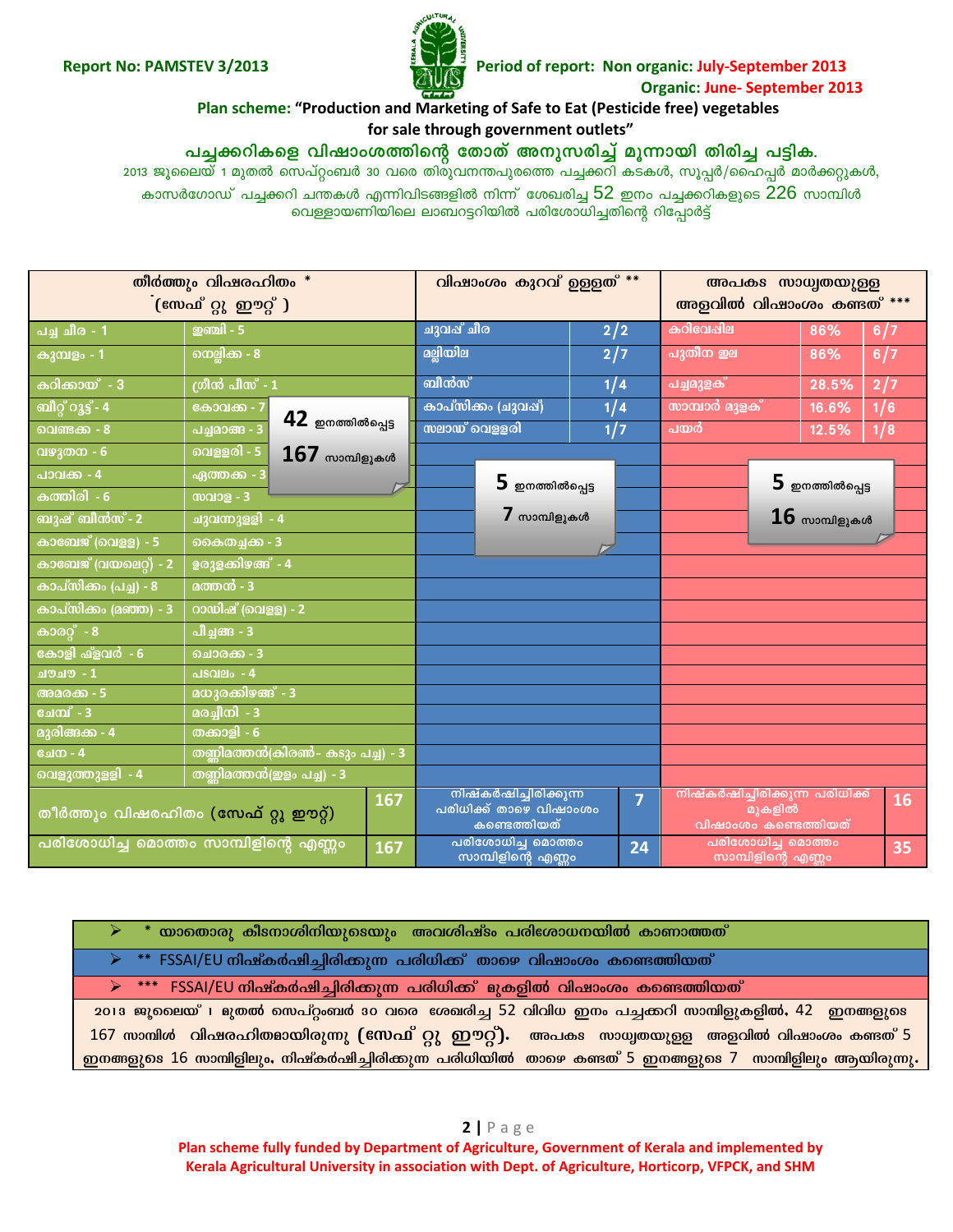

#### **Plan scheme: "Production and Marketing of Safe to Eat (Pesticide free) vegetables for sale through government outlets"**

**2013 Pqssebv 1 apXÂ sk]väw\_À 30 hsc tiJcn¨ 10 C\w ]¨¡dnIfpsS 23 (16+7)** km) സാമ്പിളിൽ കണ്ടെത്തിയ കീട്നാശിനികളുടെ അളവും <mark>എഫ്.എസ്.എസ്.എ.ഐ/ ഈ.യു.</mark><br>നിഷ്കർഷിച്ചിരിക്കുന്ന പരിധിയും

| #   | പച്ചക്കറികളുടെ<br><b>ഇനങ്ങളും</b><br>സാമ്പിളുകളുടെ<br>എണ്ണവും |     | കീടനാശിനിയുടെ പേര്  | കീടനാശിനിയുടെ<br>അളവ് | എഫ .എസ .എസ .എ. ഐ.<br>നിഷ്കർഷിച്ചിരിക്കുന്ന പരിധി | ഇ.യു.<br>നിഷ്കർഷിച്ചിരിക്കുന്ന പരിധി |
|-----|---------------------------------------------------------------|-----|---------------------|-----------------------|--------------------------------------------------|--------------------------------------|
|     |                                                               |     | ക്ളോർപൈറിഫോസ്       | $0.38$ ppm            | $0.2$ ppm                                        | 0.05 ppm                             |
|     |                                                               |     | നൈപെർമെത്രിൻ        | $0.17 - 0.90$ ppm     |                                                  | $2.0$ ppm                            |
| 1.  | കറിവേഷില                                                      | 6/7 | ഫെൻപ്രൊപ്പാത്രിൻ    | $0.38$ ppm            | $\sim$                                           | $0.01$ ppm                           |
|     |                                                               |     | ലാംബ്ഡാ സൈഹാലോത്രിൻ | $0.025$ ppm           | ÷.                                               | 1 ppm                                |
|     |                                                               |     | പ്രൊഫെനോഫോസ്        | $0.07 - 13.68$ ppm    | $\sim$                                           | $0.05$ ppm                           |
|     |                                                               |     | മിഥെയിൽ പാരതയ്യോൺ   | 1.42 ppm              | $1.0$ ppm                                        | 0.02 ppm                             |
|     |                                                               |     | ക്ളോർപൈറിഫോസ്       | $0.005 - 0.98$ ppm    | 0.2 ppm                                          | 0.05 ppm                             |
| 2.  | പുതീന ഇല                                                      | 6/7 | നൈപെർമെത്രിൻ        | $0.099 - 0.28$ ppm    |                                                  | $2.0$ ppm                            |
|     |                                                               |     | മിഥെയിൽ പാരതയ്യോൺ   | $0.57$ ppm            | $1.0$ ppm                                        | $0.02$ ppm                           |
|     |                                                               |     | പ്രൊഫെനോഫോസ്        | $0.07 - 0.358$ ppm    |                                                  | 0.05 ppm                             |
|     |                                                               |     | ക്യുനാൽഫോസ്         | $0.58 - 1.57$ ppm     | $\sim$                                           | 0.05 ppm                             |
| 3.  | പച്ചമുളക്                                                     | 2/7 | ക്ളോർപൈറിഫോസ്       | $0.05$ ppm            | $0.2$ ppm                                        | $0.5$ ppm                            |
|     |                                                               |     | <u>പ്രൊഫെനോഫോസ്</u> | 0.46-0.89 ppm         | ÷.                                               | $0.01$ ppm                           |
|     |                                                               |     | ലാംബ്ഡാ സൈഹാലോത്രിൻ | 0.021 ppm             | ×.                                               | $0.1$ ppm                            |
| 4.  | സാമ്പാർ                                                       | 1/6 | ക്ളോർപൈറിഫോസ്       | 0.017 ppm             | $0.2$ ppm                                        | $0.5$ ppm                            |
|     | മുളക്                                                         |     | പ്രൊഫെനോഫോസ്        | $1.27$ ppm            |                                                  | $0.01$ ppm                           |
|     |                                                               |     | സൈപെർമെത്രിൻ        | $0.096$ ppm           | ÷                                                | $0.5$ ppm                            |
| 5.  | പയർ                                                           | 1/8 | ലാംബ്ഡാ സൈഹാലോത്രിൻ | $0.03$ ppm            | $\sim$                                           | $0.2$ ppm                            |
|     |                                                               |     | ഫെൻവാലറേറ്റ്        | $0.14$ ppm            |                                                  | $0.02$ ppm                           |
|     |                                                               |     | എത്തയ്യോൺ           | $0.18$ ppm            | $1.0$ ppm                                        | $0.01$ ppm                           |
| 6.  | ചുവപ്പ് ചീര                                                   | 2/2 | ക്ളോർപൈറിഫോസ്       | $0.022 - 0.07$ ppm    | $0.2$ ppm                                        | $0.05$ ppm                           |
| 7.  | <b>ம</b> ழ்மு வ                                               | 2/7 | പ്രൊഫെനോഫോസ്        | $0.042 - 0.045$ ppm   |                                                  | $0.05$ ppm                           |
|     |                                                               |     | ക്ളോർപൈറിഫോസ്       | 0.015 ppm             | $0.2$ ppm                                        | 0.05 ppm                             |
| 8.  | ബീൻസ്                                                         | 1/4 | ലാംബ്ഡാ സൈഹാലോത്രിൻ | $0.04$ ppm            | ъ.                                               | 0.2 ppm                              |
| 9.  | കാപ്സിക്കം                                                    | 1/4 | ക്ളോർപൈറിഫോസ്       | $0.01$ ppm            | $0.2$ ppm                                        | $0.5$ ppm                            |
|     | (ചുവപ്പ്)                                                     |     |                     |                       |                                                  |                                      |
| 10. | സലാഡ്                                                         | 1/7 | ക്ളോർപൈറിഫോസ്       | 0.028 ppm             | $0.2$ ppm                                        | 0.05 ppm                             |
|     | വെള്ളരി                                                       |     |                     |                       |                                                  |                                      |

**FSSAI:- Food safety & Standard Authority of India [\(www.foodsafety.kerala.gov.in\)](http://www.foodsafety.kerala.gov.in/)**

**EU:- European union [\(www.ec.europa.eu/sanco.pesticides\)](http://www.ec.europa.eu/sanco.pesticides)**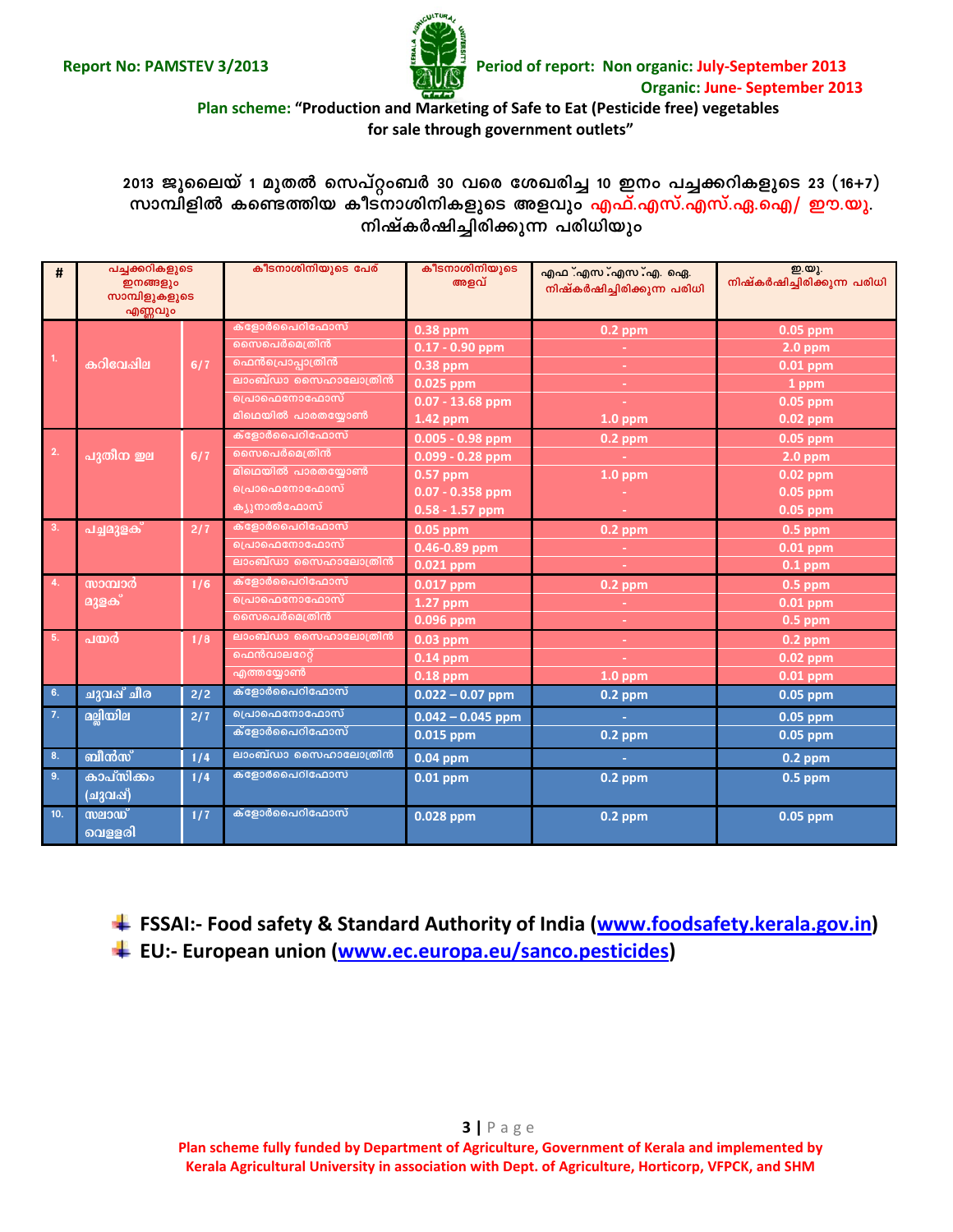

Period of report: Non organic: July-September 2013 **Organic: June- September 2013** 

#### Plan scheme: "Production and Marketing of Safe to Eat (Pesticide free) vegetables for sale through government outlets"

"ജൈവപച്ചക്കറി"കളെ വിഷാംശത്തിന്റെ തോത് അനുസരിച്ച് മൂന്നായി തിരിച്ച പട്ടിക. 2013 ജൂൺ 1 മുതൽ സെപ്റ്റംബർ 30 വരെ തിരുവനന്ത്പുരം നഗരത്തിലെ 3 ജൈവപച്ചക്കറി മാർക്കറ്റുകളിൽ നിന്ന്

ശേഖരിച്ച  $28$  ഇനം പച്ചക്കറികളുടെ  $81$  സാമ്പിൾ വെള്ളായണിയിലെ ലാബറട്ടറിയിൽ പരിശോധിച്ചതിന്റെ റിപ്പോർട്ട്

| തീർത്തും വിഷരഹിതം *                           | വിഷാംശം കുറവ് ഉള്ളത്**                                            | അപകട സാധ്വതയുള്ള                                |  |
|-----------------------------------------------|-------------------------------------------------------------------|-------------------------------------------------|--|
| (ဧ <b>സഫ്</b> റ്റു ഈറ്റ് )                    |                                                                   | അളവിൽ വിഷാംശം കണ്ടത് ***                        |  |
| ബീൻസ് $-2$                                    | കാരറ്റ്<br>1/4                                                    | മല്ലിയില<br>66.6%<br>2/3                        |  |
| പാവക്ക - 4<br>$18$ ഇനത്തിൽപ്പെട്ട             | മുരിങ്ങക്ക<br>1/5                                                 | 2/3<br>പടവലം<br>66.6%                           |  |
| കത്തിരി $-3$<br>46 സാമ്പിളുകൾ                 | ബീറ്റ് റൂട്ട്<br>1/1                                              | കറിവേഷില<br>3/5<br>60%                          |  |
| വഴുതന - 1                                     |                                                                   | 2/4<br>പയർ<br>50 %                              |  |
| <u>കാപ്സിക്കം (പച്ച്) –3</u>                  |                                                                   | 1/3<br>33.3%<br>വെണ്ടക്ക                        |  |
| കാബേജ് (വെളള) - 3                             | 3 ഇനത്തിൽപ്പെട്ട                                                  | <u>സാമ്പാർ മുളക്</u><br>1/3<br>333.%            |  |
| കോളി ഫ്ളവർ - 1                                | 3 സാമ്പിളുകൾ                                                      | പച്ചമുളക്<br>1/4<br>25%                         |  |
| അമരക്ക - 1                                    |                                                                   |                                                 |  |
| വെളുത്തുള്ളി - 1                              |                                                                   |                                                 |  |
| ഇഞ്ചി $-3$                                    |                                                                   |                                                 |  |
| <u>നെല്ലിക്ക - 3</u>                          |                                                                   | 7 ഇനത്തിൽപ്പെട്ട                                |  |
| കോവക്ക - 4                                    |                                                                   | 12 സാമ്പിളുകൾ                                   |  |
| വെള്ളരി – 4                                   |                                                                   |                                                 |  |
| ഉരുളക്കിഴങ്ങ് - 1                             |                                                                   |                                                 |  |
| റായിഷ് (ചുവപ്പ്) – 1                          |                                                                   |                                                 |  |
| തക്കാളി -6                                    |                                                                   |                                                 |  |
| തണ്ണിമത്തൻ (കിരൺ- കടും പച്ച) - 1              |                                                                   |                                                 |  |
| സലാഡ് വെള്ളരി – 4                             |                                                                   |                                                 |  |
| തീർത്തും വിഷരഹിതം<br>46<br>(സേഫ് റ്റു ഈറ്റ് ) | നിഷ്കർഷിച്ചിരിക്കുന്ന<br>$\overline{\mathbf{3}}$<br>പരിധിയിൽ താഴെ | നിഷ്കർഷിച്ചിരിക്കുന്ന<br>12<br>പരിധിക്ക് മുകളിൽ |  |
|                                               | വിഷാംശം കണ്ടെത്തിയത്                                              | വിഷാംശം കണ്ടെത്തിയത്                            |  |
| പരിശോധിച്ച മൊത്തം<br>46<br>സാമ്പിളിന്റെ എണ്ണം | പരിശോധിച്ച മൊത്തം<br>10<br>സാമ്പിളിന്റെ എണ്ണം                     | പരിശോധിച്ച മൊത്തം<br>25<br>സാമ്പിളിന്റെ എണ്ണം   |  |

 $^\ast$  യാതൊരു കീടനാശിനിയുടെയും അവശിഷ്ടം പരിശോധനയിൽ കാണാത്തത് FSSAI/EU നിഷ്കർഷിച്ചിരിക്കുന്ന പരിധിക്ക് താഴെ വിഷാംശം കണ്ടെത്തിയത്  $***$  FSSAI/EU നിഷ്കർഷിച്ചിരിക്കുന്ന പരിധിക്ക് മുകളിൽ വിഷാംശം കണ്ടെത്തിയത്  $\blacktriangleright$ 2013 ജൂൺ 1 മുതൽ സെപ്റ്റംബർ 30 വരെ ശേഖരിച്ച 28 വിവിധ ഇനം പച്ചക്കറി സാമ്പിളുകളിൽ, 19 ഇനങ്ങളുടെ 47 സാമ്പിൾ വിഷരഹിതമായിരുന്നു (സേഫ് റ്റു ഈറ്റ്). അപകട സാധ്വതയുള്ള അളവിൽ വിഷാംശം കണ്ടത് 7 ഇനങ്ങളുടെ 12 സാമ്പിളിലും, നിഷ്കർഷിച്ചിരിക്കുന്ന പരിധിയിൽ താഴെ കണ്ടത് 3 ഇനങ്ങളുടെ 3 സാമ്പിളിലും ആയിരുന്നു.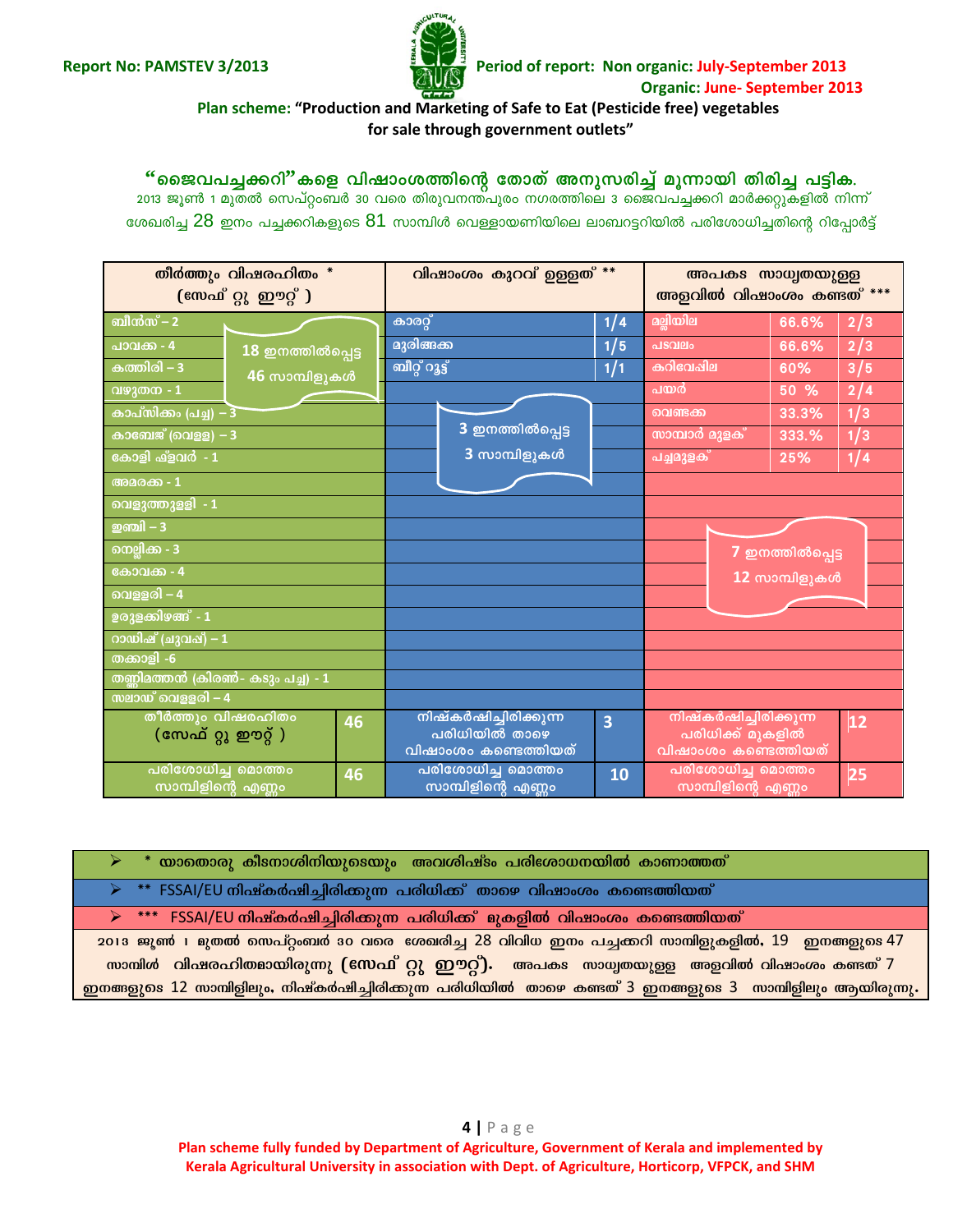

#### **Plan scheme: "Production and Marketing of Safe to Eat (Pesticide free) vegetables for sale through government outlets"**

## $2013$  ജൂൺ 1 മുതൽ സെപ്റ്റംബർ 30 വരെ ശേഖരിച്ച 10 ഇനം "ജൈവപച്ചക്കറി"കളുടെ 15 സാമ്പിളിൽ (12+3) കണ്ടെത്തിയ കീടനാശിനികളുടെ അളവും എഫ*്*.എസ*്*.എ.  $\sigma$  ഐ./ ഇ.യു. നിഷ്കർഷിച്ചിരിക്കുന്ന പരിധിയും

| #   | പച്ചക്കറികളുടെ<br>ഇനങ്ങളും<br>സാമ്പിളുകളുടെ<br>എണ്ണവും |     | കീടനാശിനിയുടെ പേര്  | കീടനാശിനിയുടെ<br>അളവ് | . എഫ . എസ . എസ . എ. , ഐ.<br>നിഷ്കർഷിച്ചിരിക്കുന്ന പരിധി | ഇ.യു.<br>നിഷ്കർഷിച്ചിരിക്കുന്ന<br>പരിധി |
|-----|--------------------------------------------------------|-----|---------------------|-----------------------|---------------------------------------------------------|-----------------------------------------|
| -1. | <u>രല്ലിയില</u>                                        | 2/3 | ൭പ്രാഫെനോഫോസ്       | 11.81 ppm             |                                                         | $0.05$ ppm                              |
|     |                                                        |     | ഫോറേറ്റ്            | 0.17 ppm              | 0.05 ppm                                                | $0.02$ ppm                              |
| 2.  | പടവലം                                                  | 2/3 | ലാംബ്ഡാ സൈഹാലോത്രിൻ | $0.02$ ppm            |                                                         | $0.1$ ppm                               |
|     |                                                        |     | ഫെൻവാലറേറ്റ്        | $0.05 - 0.27$ ppm     |                                                         | $0.02$ ppm                              |
| 3.  | കറിവേഷില                                               | 3/5 | ബൈഫെൻത്രിൻ          | $0.09$ ppm            |                                                         | $0.05$ ppm                              |
|     |                                                        |     | എത്തയ്യോൺ           | $0.07 - 4.46$ ppm     | $1.0$ ppm                                               | $0.01$ ppm                              |
|     |                                                        |     | നൈപെർമെത്രിൻ        | $0.75$ ppm            |                                                         | $2.0$ ppm                               |
|     |                                                        |     | <u>പ്രൊഫെനോഫോസ്</u> | $0.01 - 1.89$ ppm     |                                                         | 0.05 ppm                                |
|     |                                                        |     | ക്ളോർപൈറിഫോസ്       | $0.01$ ppm            | $0.2$ ppm                                               | $0.05$ ppm                              |
| 4.  | പയർ                                                    | 2/4 | സൈപെർമെത്രിൻ        | $0.28$ ppm            |                                                         | $0.7$ ppm                               |
|     |                                                        |     | ഫെൻവാലറേറ്റ്        | 0.81 ppm              |                                                         | 0.02 ppm                                |
| 5.  | വെണ്ടക്ക                                               | 1/3 | ക്ളോർപൈറിഫോസ്       | $0.1$ ppm             | $0.2$ ppm                                               | $0.5$ ppm                               |
|     |                                                        |     | പ്രൊഫെനോഫോസ്        | 0.09 ppm              |                                                         | $0.01$ ppm                              |
|     |                                                        |     | സൈപെർമെത്രിൻ        | $0.04$ ppm            |                                                         | $0.5$ ppm                               |
| 6.  | സാമ്പാർ                                                | 1/3 | പ്രൊഫെനോഫോസ്        | $1.03$ ppm            |                                                         | $0.01$ ppm                              |
|     | <u> മുളക് </u>                                         |     | എത്തയ്യോൺ           | $0.05 - 0.22$ ppm     | $1.0$ ppm                                               | 0.01 ppm                                |
|     |                                                        |     | മൈഫെൻത്രിൻ          | 0.07 ppm              |                                                         | $0.5$ ppm                               |
| 7.  | പച്ചമുളക്                                              | 1/4 | പ്രൊഫെനോഫോസ്        | $0.02$ ppm            |                                                         | $0.01$ ppm                              |
|     |                                                        |     | മൈഫെൻത്രിൻ          | 0.06 ppm              |                                                         | $0.5$ ppm                               |
| 8.  | കാരറ്റ്                                                | 1/4 | ക്ളോർപൈറിഫോസ്       | $0.06$ ppm            | $0.2$ ppm                                               | $0.1$ ppm                               |
| 9.  | മുരിങ്ങക്ക                                             | 1/5 | ക്യൂനാൽഫോസ്         | 0.02 ppm              | ÷                                                       | $0.05$ ppm                              |
| 10. | <mark>ബീറ്റ് റൂട്</mark> ,                             | 1/1 | ക്ളോർപൈറിഫോസ്       | $0.04$ ppm            | $0.2$ ppm                                               | 0.05 ppm                                |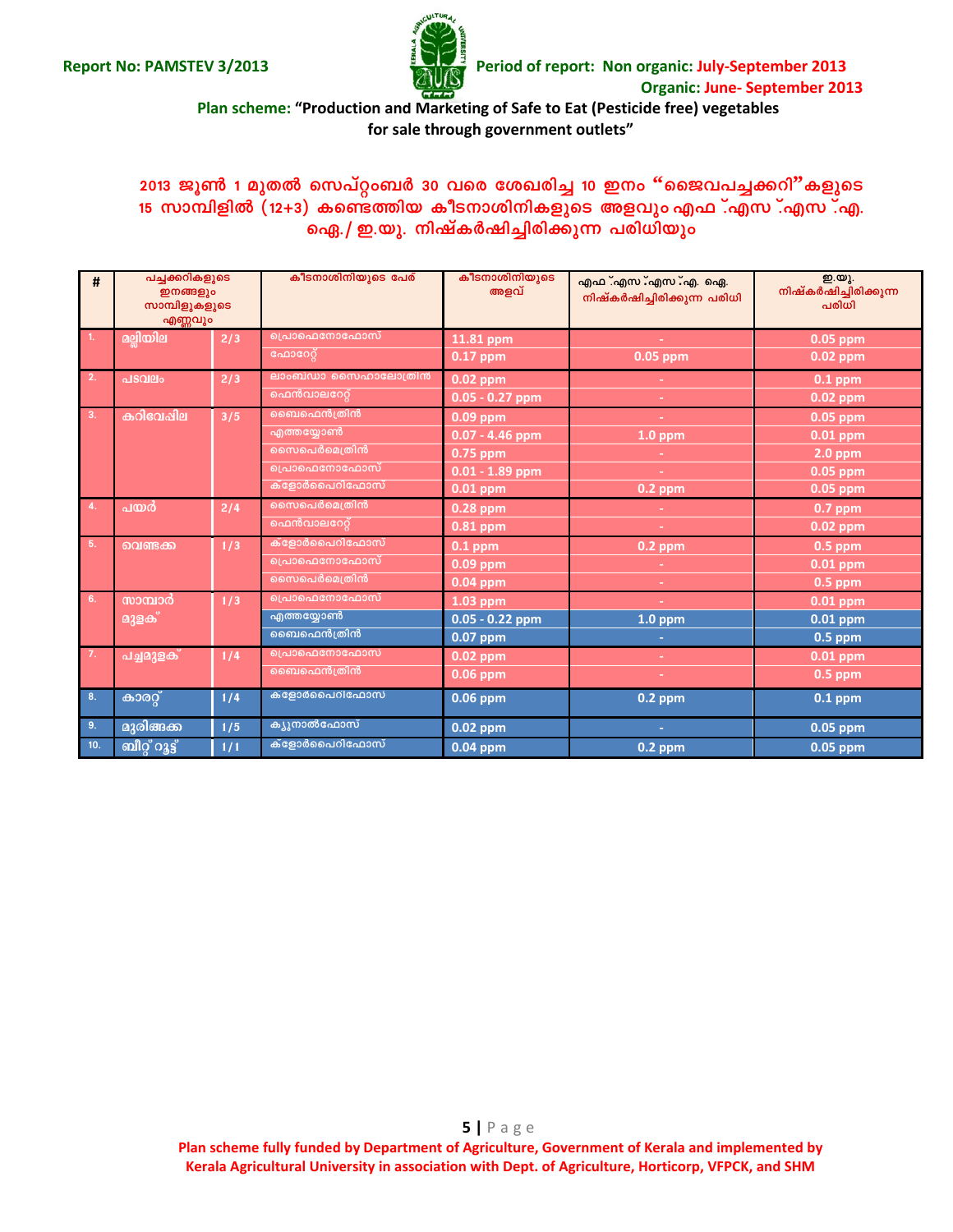

Period of report: Non organic: July-September 2013 **Organic: June- September 2013** 

Plan scheme: "Production and Marketing of Safe to Eat (Pesticide free) vegetables for sale through government outlets"

അപകടകരമായ തോതിൽ വിഷാംശം കണ്ട പച്ചക്കറികളിൽ നിന്ന് വിഷം എങ്ങനെ നീക്കം ചെയ്യാം?

| മല്ലിയില               | മല്ലിത്തണ്ടിന്റെ ചുവടുഭാഗം വേരോടെ മുറിച്ചുകളഞ്ഞശേഷം                                                                                                                                                                                                                                                                                                                                                                                                                                                                                                          |
|------------------------|--------------------------------------------------------------------------------------------------------------------------------------------------------------------------------------------------------------------------------------------------------------------------------------------------------------------------------------------------------------------------------------------------------------------------------------------------------------------------------------------------------------------------------------------------------------|
|                        | റ്റിഷ്യൂ പേപ്പറിലോ ഇഴയകന്ന കോട്ടൺ തുണിയിലോ<br>പൊതിഞ്ഞ് പ്ലാസ്റ്റിക് കണ്ടേയ്നറിൽ അടച്ച് ഫ്രിഡ്ജിൽ<br>സൂക്ഷിക്കുക.<br>ഉപയോഗത്തിനു തൊട്ടുമുൻപ് വിനാഗിരി ലായനിയിലോ (20<br>മില്ലി ഒരു ലിറ്റർ വെള്ളത്തിൽ) ഉപ്പ് ലായനിയിലോ (20 ഗ്രാം ഒരു<br>ലിറ്റർ വെള്ളത്തിൽ) പത്ത് മിനിറ്റ് മുക്കിവെച്ച ശേഷം<br>വെള്ളത്തിൽ പല ആവർത്തി കഴുകുക.                                                                                                                                                                                                                                     |
| കാരറ്റ്<br>മുരിങ്ങക്ക  | പല ആവർത്തി വെള്ളത്തിൽ കഴുകിയ ശേഷം വെള്ളം വാർന്ന്<br>പോകാൻ സുഷിരങ്ങൾ ഉള്ള പാത്രത്തിൽ ഒരു രാത്രി വെച്ച<br>ശേഷം കോട്ടൺ തുണി ഉപയോഗിച്ച് വെള്ളം തുടച്ചിട്ട്<br>ഇഴയകന്ന കോട്ടൺ തുണിയിൽ പൊതിഞ്ഞ് ഫ്രിഡ്ജിൽ<br>സൂക്ഷിക്കുക. ഉപയോഗത്തിന് തൊട്ടുമുൻപ് തൊലി<br>ചുരണ്ടിക്കളഞ്ഞ്, ഒരിക്കൽ കൂടി കഴുകിയിട്ട് പാചകം ചെയ്യുക.                                                                                                                                                                                                                                                 |
| കറിവേപ്പില<br>പുതിന ഇല | വിനാഗിരി ലായനിയിലോ (20 മില്ലി ഒരു ലിറ്റർ വെള്ളത്തിൽ)<br>വാളൻ പുളി ലായനിയിലോ (20 ഗ്രാം വാളൻ പുളി ഒരു ലിറ്റർ<br>വെള്ളത്തിൽ പിഴിഞ്ഞ് അരിച്ച ലായനി അല്ലെങ്കിൽ പാക്കറ്റിൽ<br>കിട്ടുന്ന റ്റാമറിന്റ് പേസ്റ്റ് (tamarind paste) രണ്ട് റ്റേബിൾ<br>സ്പൂൺ ഒരു ലിറ്റർ വെള്ളത്തിൽ) കറിവേപ്പിലയും പുതിന<br>ഇലയും പത്ത് മിനിറ്റ് മുക്കിവെച്ച ശേഷം വെള്ളത്തിൽ പല<br>ആവർത്തി കഴുകുക. വെള്ളം വാർന്ന് പോകാൻ സുഷിരങ്ങൾ<br>ഉള്ള പാത്രത്തിൽ ഒരു രാത്രി വെച്ച ശേഷം റ്റിഷ്യൂ പേപ്പറിലോ<br>ഇഴയകന്ന കോട്ടൺ തുണിയിലോ പൊതിഞ്ഞ് പ്ലാസ്റ്റിക്<br>കണ്ടേയ്നറിൽ അടച്ച് ഫ്രിഡ്ജിൽ സൂക്ഷിക്കുക. |